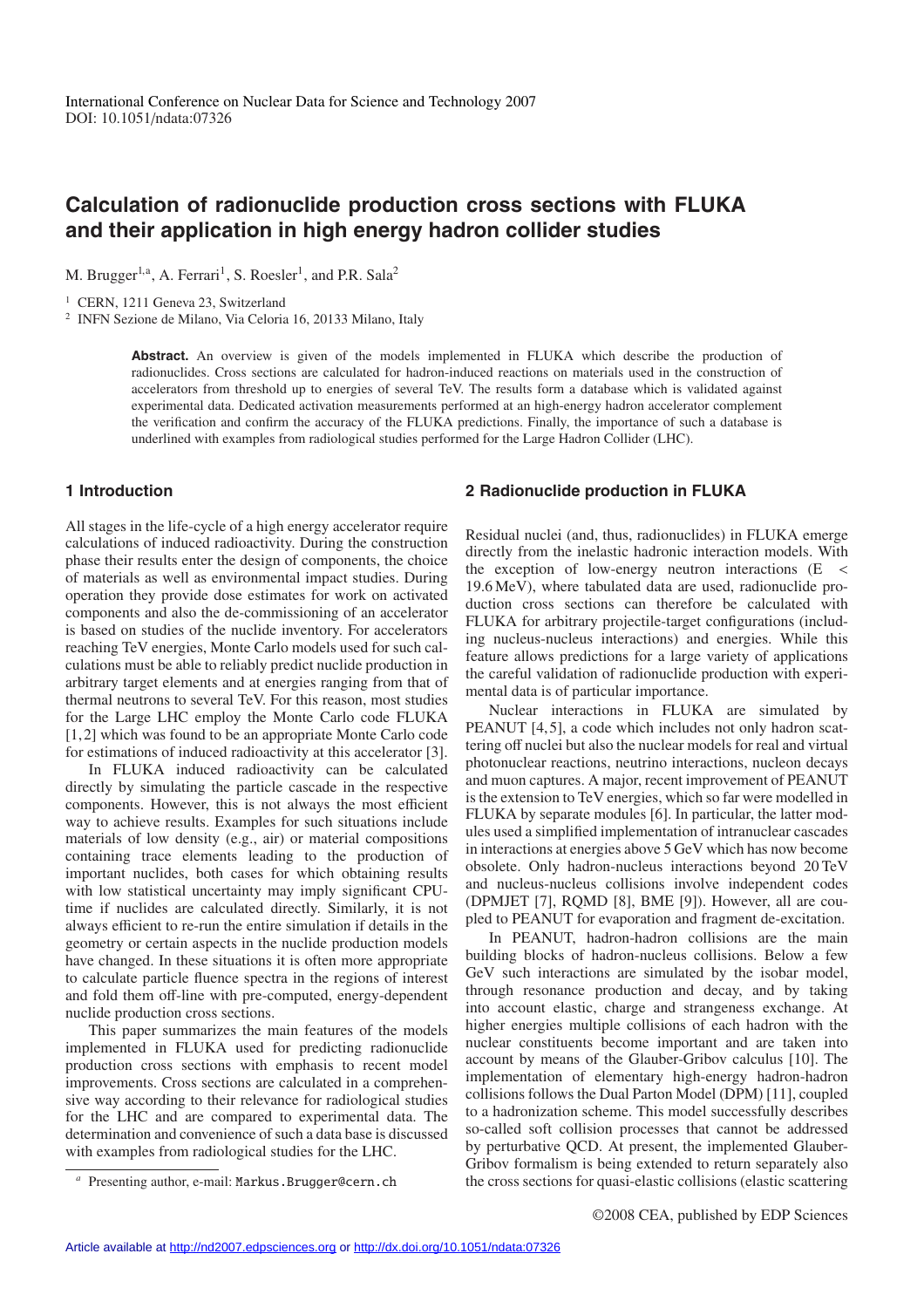of the projectile hadron off individual nucleons with subsequent decay of the target nucleus) such that these interactions can be consistently included in the particle production.

The high energy interactions are embedded into a sophisticated modelling of the propagation of produced hadrons and of associated nuclear effects. The description includes a generalized intra-nuclear cascade (GINC) with smooth transition to a pre-equilibrium stage performed with standard assumptions on exciton number or excitation energy. The GINC implementation in PEANUT adopts different nuclear densities for neutrons and protons, locally defined Fermi motion including wave packet-like uncertainty smearing and the curvature of particle trajectories due to the nuclear potential. Detailed mass tables supply the binding energies which are updated after each particle emission. The modelling also includes energy-momentum conservation and the computation of the recoil of the residual nucleus. Quantum effects are explicitly treated, among others, Pauli blocking, formation zone, nucleon anti-symmetrization, nucleon-nucleon hard-core correlations and coherence length. Nuclear medium effects on the ∆ resonance properties are accounted for when treating pion interactions and pion re-interactions in the nucleus.

The GINC step of a nuclear interaction is followed by a pre-equilibrium stage. It describes the nuclear de-excitation as soon as all nucleons have reached energies below a smooth threshold energy of about 50 MeV, and all particles but nucleons (typically pions) have been emitted or absorbed. The input configuration for the pre-equilibrium stage is characterized by the total number of protons and neutrons, by the number of particle-like excitons (nucleons excited above the Fermi level), and of hole-like excitons (holes created in the Fermi sea by the INC interactions) as well as by the nucleus excitation energy and its momentum. All the above quantities are derived from the INC stage of the collision. The pre-equilibrium modelling is described in detail in ref. [12].

Emission of energetic light fragments through the coalescence process is included all along the PEANUT reaction chain. This allows also to reproduce the high energy tail of the light fragment spectra.

The final steps of the reaction include evaporation in competition with fission and gamma de-excitation. For light nuclei, a Fermi break-up model is implemented. The evaporation model, which is based on the Weisskopf-Ewing approach, has been continuously updated along the years, with the inclusion, for instance, of sub-barrier emission, full level density formula, analytic solution of the emission widths and evaporation of nuclear fragments up to  $A \leq 24$ . The accurate description of these processes is critical for a correct calculation of radioisotope production cross sections, as well as for the production of most neutrons. Recent improvements in the treatment of fission and in the adopted level densities were particularly effective for the description of residual nuclei production from heavy targets.

# **3 Cross section database and validation with experimental data**

Radionuclide production cross sections were calculated with a non-standard FLUKA routine. It calls directly PEANUT for



**Fig. 1.** Cross sections predicted by FLUKA for the production of <sup>7</sup>Be on natural copper by interactions of protons, neutrons and charged pions as function of energy. In addition, experimental data for proton-induced reactions are shown [13].

a given combination of projectile, target nucleus and energy and allows scoring of individual residual nuclei. As the routine also returns inelastic scattering cross sections, the cross sections for an individual radionuclide production channel follows directly from the probability of creating the nuclide in a collision. Since experimental cross sections are often reported based on cumulative yields the routine can optionally include unstable short-lived parent nuclide production into the calculated cross sections.

Since proton-, neutron- and charged pion-induced interactions dominate activation at high-energy hadron accelerators the database contains reaction cross section only for these four particle types. If needed for a certain application, it can however be extended at any time to other projectile types. Furthermore, the database is comprehensive for reactions on target nuclei with masses up to the one of zinc and includes cross sections for interactions on heavier targets only for selected masses. Considered energies range from threshold up to 10 TeV. In case of neutrons, the lower energy limit for the PEANUT calculation is 19.6 MeV, below which pretabulated cross sections are used. The Monte Carlo calculation consists of calls to PEANUT for a pre-defined energy binning (equidistant bins on a logarithmic scale), the number of calls at each energy being determined by the requirement to keep statistical uncertainties for individual nuclides below a few percent.

In total 103 isotopes were studied  $({}^{3}H$  up to  $^{72}Zn$ ) produced by protons, neutrons and charged pions on 46 different target materials using their natural isotopic composition. Both non-cumulative and cumulative cross sections were calculated, with the latter containing all contributions from parent nuclides decaying via positive or negative beta decay and having a half-life smaller than the one of the respective isotope of concern. All cross section data base on the new PEANUT version (i.e., extended to all energies), which is expected to improve the reliability of FLUKA predictions as compared to previous versions used as, e.g., in the radionuclide production benchmark discussed in ref. [3]. Two examples are shown in figures 1 and 2.

The database has been validated with cross section data taken from literature as well as dedicated activation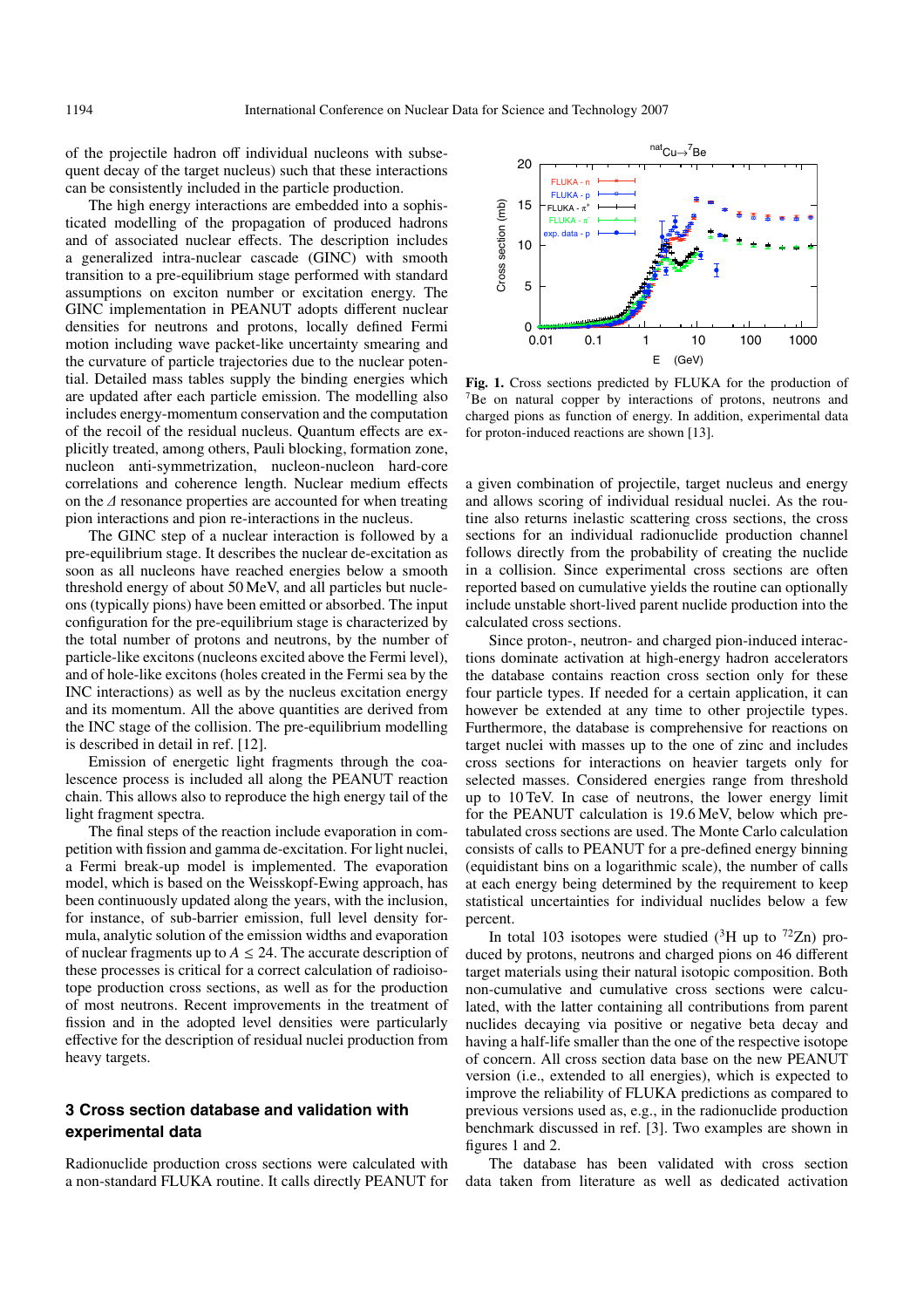

 $0 \frac{1}{0.01}$  0.01 0.1 1 10 100 1000 E (GeV) **Fig. 2.** Comparison of experimental cross sections [13] and FLUKA predictions for the production of 54Mn on natural iron as function of

50

100

150

Cross section (mb)

energy.

200

250

benchmark measurements. ref. [13] contains the most comprehensive data collection and was used as main source of cross section data. Unfortunately, the data are not always consistent with each other and often scatter significantly, in particular at energies of a few GeV and above (for example, see fig. 1), an energy range which is important for many LHC-related applications. Therefore, dedicated irradiation experiments were performed over the past five years, to obtain additional experimental information on nuclide production by GeV-beams in materials typically used in the construction of the LHC accelerator (copper, iron, aluminum, titanium, etc.).

Results for material activation in the stray radiation field caused by a  $120 \,\text{GeV}/c$  mixed hadron (35% protons, 61%) positive pions, and 4% positive kaons) beam around a copper dump can be found in ref. [3] and references therein. Both specific activities and residual dose rates were measured and compared to detailed FLUKA simulations and remarkable agreement (within 20% for many nuclides) was found. In order to extend the experimental information to even higher energies where no or very scattered data exist an additional experiment was performed in the same irradiation facility (CERF) exposing iron and copper samples directly to the beam. The samples had a lateral size of 3 cm and a thickness of 0.5 cm (iron) and 1.1 cm (copper), respectively. After the exposure specific activities were measured at different cooling times by gamma spectrometry. Furthermore, the irradiation experiment was simulated with FLUKA and the specific activities calculated for the cooling times of the measurements. Tables 1 and 2 give the ratios of calculated and measured specific activities, along with the contribution to the production of each nuclide by interactions of beam particles as obtained with FLUKA. The last column in each table reports the ratios of calculated and measured specific activities of the previous experiment [3].

Due to the thicknesses of the samples beam particle interactions are responsible for only a fraction of the produced activity while the remaining part is produced in re-interactions of secondary particles. If the contribution by beam particle interactions is significant, as in case of  $\mathrm{^{7}Be}$ , the benchmark measurements directly yield the cross section at 120 GeV/*c* (cross section predicted by FLUKA divided with the given ratio). In all other cases, a cross section could be extracted, although with much higher uncertainties, taking into account

| <b>Table 1.</b> Ratios of calculated and measured specific activities in |
|--------------------------------------------------------------------------|
| the iron sample. In addition, the contributions by beam particle         |
| interactions to the production of the respective isotopes are given as   |
| well as the ratios of calculated and measured specific activities from   |
| the previous experiment [3].                                             |
|                                                                          |

| Isotope            | $t_{1/2}$         | FLUKA / Exp.    | Beam   | FLUKA / Exp.      |
|--------------------|-------------------|-----------------|--------|-------------------|
|                    |                   | (this work)     | $(\%)$ | $\lceil 3 \rceil$ |
| 7Be                | 53.3d             | $1.08 \pm 0.16$ | 91.2   | $1.65 \pm 0.22$   |
| $^{24}{\rm Na}$    | 15.0h             | $0.54 \pm 0.03$ | 90.4   | $0.48 \pm 0.02$   |
| $^{28}Mg$          | 20.9 <sub>h</sub> | $0.57 \pm 0.18$ | 91.2   | $0.23 \pm 0.03$   |
| m34Cl              | 32.0m             | $0.36 \pm 0.08$ | 80.2   | $0.91 \pm 0.19$   |
| 38 <sub>Cl</sub>   | 37.2m             | $0.53 \pm 0.09$ | 84.6   | $0.61 \pm 0.08$   |
| 39 <sub>Cl</sub>   | 55.6m             | $0.55 \pm 0.09$ | 86.0   | $0.64 \pm 0.11$   |
| 41Ar               | 1.8 <sub>h</sub>  | $0.45 \pm 0.07$ | 85.5   | $0.46 \pm 0.05$   |
| $^{42}{\rm K}$     | 12.4h             | $0.54 \pm 0.06$ | 79.7   | $0.83 \pm 0.06$   |
| $^{43}{\rm K}$     | 22.3 <sub>h</sub> | $0.64 \pm 0.06$ | 82.7   | $0.77 \pm 0.05$   |
| $43$ Sc            | 3.9 <sub>h</sub>  | $0.43 \pm 0.06$ | 71.6   | $1.01 \pm 0.14$   |
| $44$ Sc            | 3.9 <sub>h</sub>  | $0.45 \pm 0.03$ | 71.1   | $1.06 \pm 0.06$   |
| $m44$ Sc           | 58.6h             | $0.49 \pm 0.04$ | 71.1   | $1.20 \pm 0.09$   |
| $46$ Sc            | 83.8d             | $0.54 \pm 0.04$ | 72.2   | $0.86 \pm 0.07$   |
| $48$ Sc            | 43.7h             | $0.88 \pm 0.15$ | 79.6   | $1.47 \pm 0.10$   |
| $^{48}{\rm V}$     | 16.0d             | $0.66 \pm 0.04$ | 61.7   | $1.45 \pm 0.06$   |
| 48Cr               | 21.6h             | $0.78 \pm 0.08$ | 61.9   | $0.97 \pm 0.07$   |
| $49$ Cr            | 42.3m             | $0.68 \pm 0.05$ | 58.7   | $1.24 \pm 0.12$   |
| $^{52}{\rm Mn}$    | 5.6d              | $0.73 \pm 0.04$ | 53.8   | $1.15 \pm 0.04$   |
| $m52$ Mn           | 21.1m             | $0.44 \pm 0.05$ | 53.8   | $1.24 \pm 0.09$   |
| $^{54}{\rm Mn}$    | 312.1d            | $0.68 \pm 0.04$ | 58.4   | $1.01 \pm 0.10$   |
| $56$ Mn            | 2.6 <sub>h</sub>  | $0.93 \pm 0.08$ | 46.8   | $0.99 \pm 0.05$   |
| $^{52}\mathrm{Fe}$ | 8.3 <sub>h</sub>  | $0.56 \pm 0.08$ | 65.1   | $1.09 \pm 0.13$   |
| $^{55}\mathrm{Co}$ | 17.5 <sub>h</sub> | $0.77 \pm 0.12$ | 5.5    | $0.76 \pm 0.04$   |
| $^{56}\mathrm{Co}$ | 77.3d             | $0.63 \pm 0.07$ | 0.4    | $1.15 \pm 0.10$   |

the results of the previous experiment, which indicates the quality of the FLUKA predictions for interactions not caused by beam particles. The present benchmark results show that FLUKA predicts consistently lower activities. This fact could point to a systematic uncertainty in the data normalization or simulated irradiation geometry. An offset in the beammonitoring however can be excluded based on prompt dose measurements performed in parallel to our exposures. Furthermore, the lateral beam shape as well as the beam alignment could, if not precisely known, also introduce systematic errors, especially in the present case of in-beam activation. The related effect was studied by simulating the irradiation with a pencil beam rather than a Gaussian-shaped beam and was found to be about 30%. However, since the beam *is* of Gaussian shape the deviation between the actual and assumed widths of the distribution is smaller and can also not fully account for the observed underestimation.

### **4 Applications**

A cross section database has proven to be useful in three areas of application: parametric studies, activation of materials with